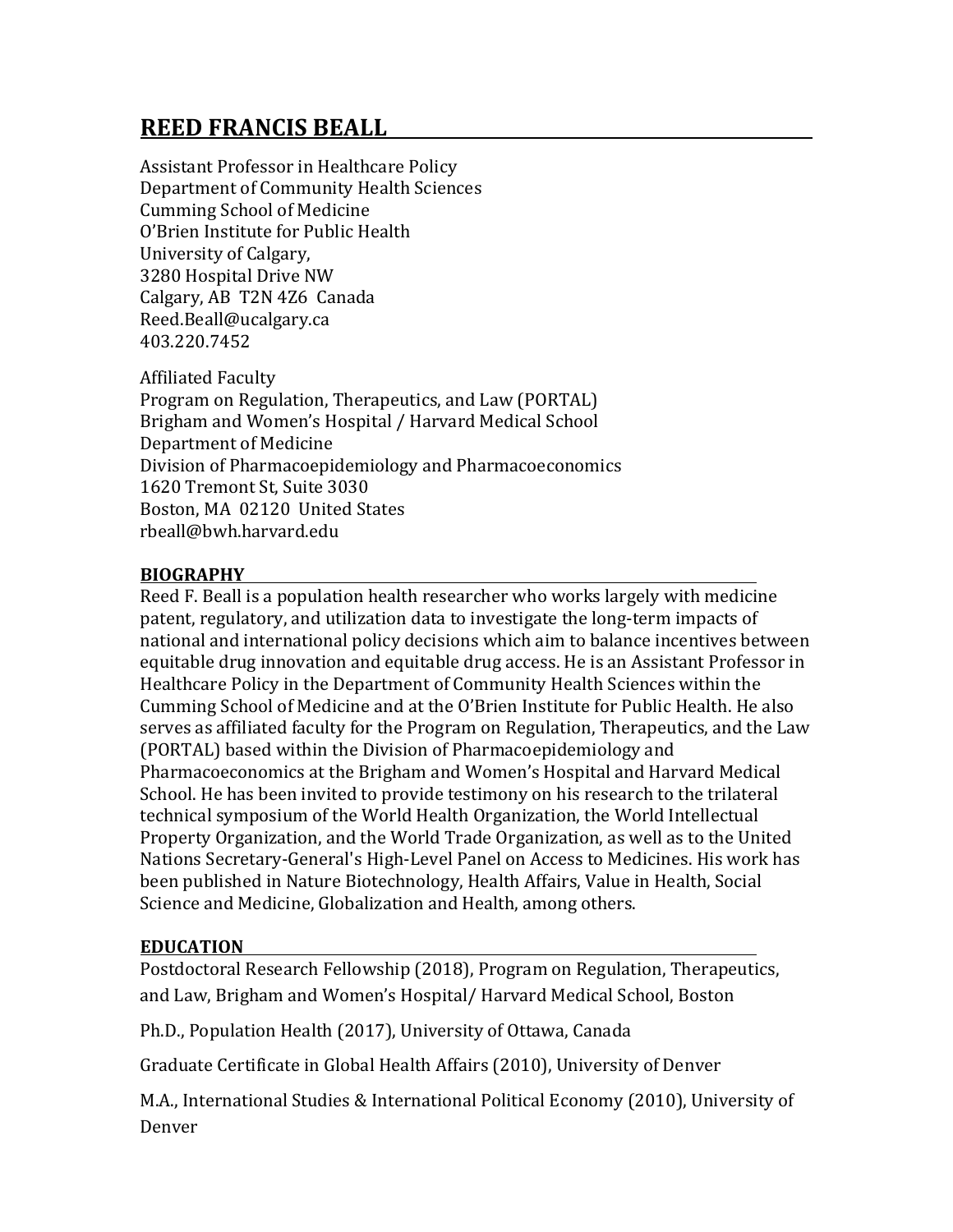B.A., Philosophy & Religious Studies, *magna cum laude, Phi Beta Kappa* (2004)*,* University of Colorado at Boulder

| <b>RESEARCH EXPERIENCE</b>      |                                                                                   |
|---------------------------------|-----------------------------------------------------------------------------------|
| $2017 - 2018$                   | <b>Postdoctoral Research Fellow</b>                                               |
|                                 | Program on Regulation, Therapeutics, and Law (PORTAL)                             |
|                                 | Harvard Medical School / Brigham and Women's Hospital                             |
|                                 | Division of Pharmacoepidemiology and Pharmacoeconomics                            |
|                                 | Subject area: Policy dilemmas in medicine patenting                               |
|                                 | Supervisors: Aaron Kesselheim, Jerry Avorn                                        |
|                                 |                                                                                   |
| $2015 - 2016$                   | <b>Research Consultant</b>                                                        |
|                                 | <b>Global Challenges Division</b>                                                 |
|                                 | World Intellectual Property Organization (WIPO), Geneva                           |
|                                 | Subject area: Patenting on essential medicines and access                         |
|                                 | Supervisor: Anatole Krattiger                                                     |
| 2013, 2016                      | <b>Research Assistant</b>                                                         |
|                                 | Common Law, Faculty of Law, University of Ottawa                                  |
|                                 | Subject area: Pharmaceutical policy                                               |
|                                 | Supervisor: Amir Attaran                                                          |
| $2014 - 2015$                   | <b>Research Assistant</b>                                                         |
|                                 | Epidemiology and Community Medicine, Faculty of Medicine,                         |
|                                 | University of Ottawa                                                              |
|                                 | Subject area: Microsimulation models of North American                            |
|                                 | cities' education, income, and health inequalities<br>Supervisor: Michael Wolfson |
| $2012 - 2013$                   | <b>Research Assistant</b>                                                         |
|                                 | Faculty of Medicine, Epidemiology and Community Medicine,                         |
|                                 | University of Ottawa                                                              |
|                                 | Subject area: Reviews on complex interventions for the                            |
|                                 | prevention of chronic disease                                                     |
|                                 | Supervisor: Julian Little                                                         |
| <b>Professional development</b> |                                                                                   |

| $2016 - 2017$ | <b>Trainee, Drug Safety and Effectiveness Cross Disciplinary</b> |
|---------------|------------------------------------------------------------------|
|               | <b>Training Program</b>                                          |
|               | McMaster University, Hamilton, Ontario                           |
|               | <i>Subject area:</i> Patenting of device/medicine combination    |
|               | products                                                         |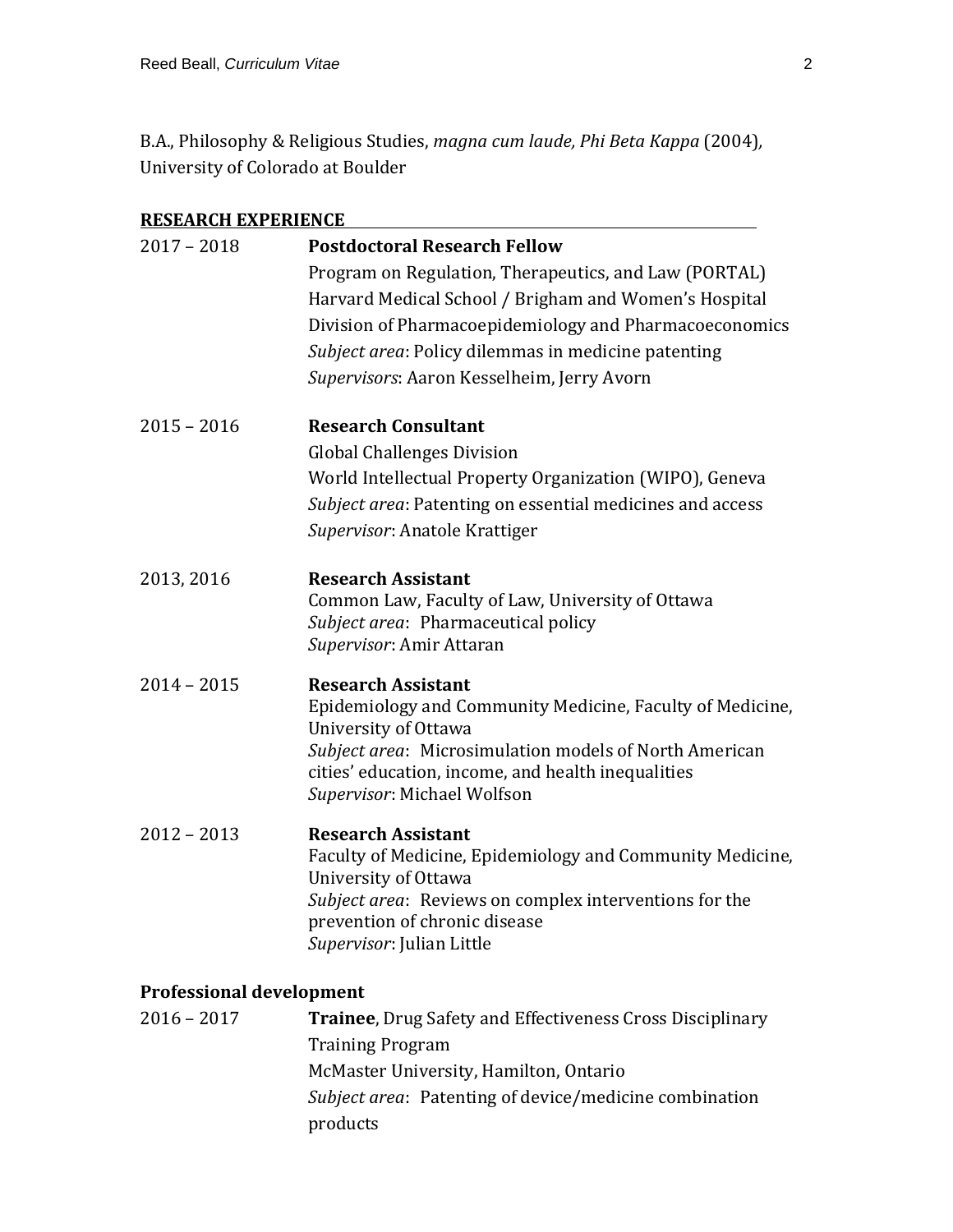# 2013 **Trainee**, World Health Organization (WHO) Collaborating Centre for Pharmaceutical Policy and Regulation *Subject area*: Pharmaceutical policy analysis, Pharmacoeconomics

#### **PUBLICATIONS**

#### **Refereed research publications**

Darrow, J. J., Beall, R.F., & Kesselheim, A. S. (2018). The generic drug industry embraces a faster, cheaper pathway for challenging patents. *Applied Health Economics and Health Policy.*

Beall, R.F., Darrow, J.J., & Kesselheim, A. S. (2018). A Method for Approximating Future Entry of Generic Drugs. *Value in Health.*

Beall, R.F., Darrow, J.J., & Kesselheim, A. S. (2018). Patent term restoration for topselling drugs in the United States. *Drug Discovery Today.*

Sarpatwari A, Beall R, Abdurrob A, He M, Kesselheim, A (2018). Evaluating The Impact Of The Orphan Drug Act's Seven-Year Market Exclusivity Period. *Health Affairs*, *37*(5), 732-737.

Beall, R.F., & Kesselheim, A. S. (2018). Tertiary patenting on device-medicine combinations. *Nature Biotechnology*, *36*, 142–145.

Beall, R. F., & Attaran, A. (2017). A method for understanding generic procurement of HIV medicines by developing countries with patent protection. *Social Science and Medicine*, *185,* 118–126.

Beall, R.F., Blanchet, R., Attaran, A. (2017). In which developing countries are patents on essential medicines being filed? *Globalization and Health, 13*(1), 38.

Beall, R. F., & Attaran, A. (2016). Which patent and where? Why international patent transparency by companies is needed for medicines. *Nature Biotechnology, 34*(9), 923-926.

Beall, R. F., Nickerson, J. W., Kaplan, W. A., & Attaran, A. (2016). Is patent "evergreening" restricting access to medicine/device combination products? *PLOS ONE, 11*(2), e0148939.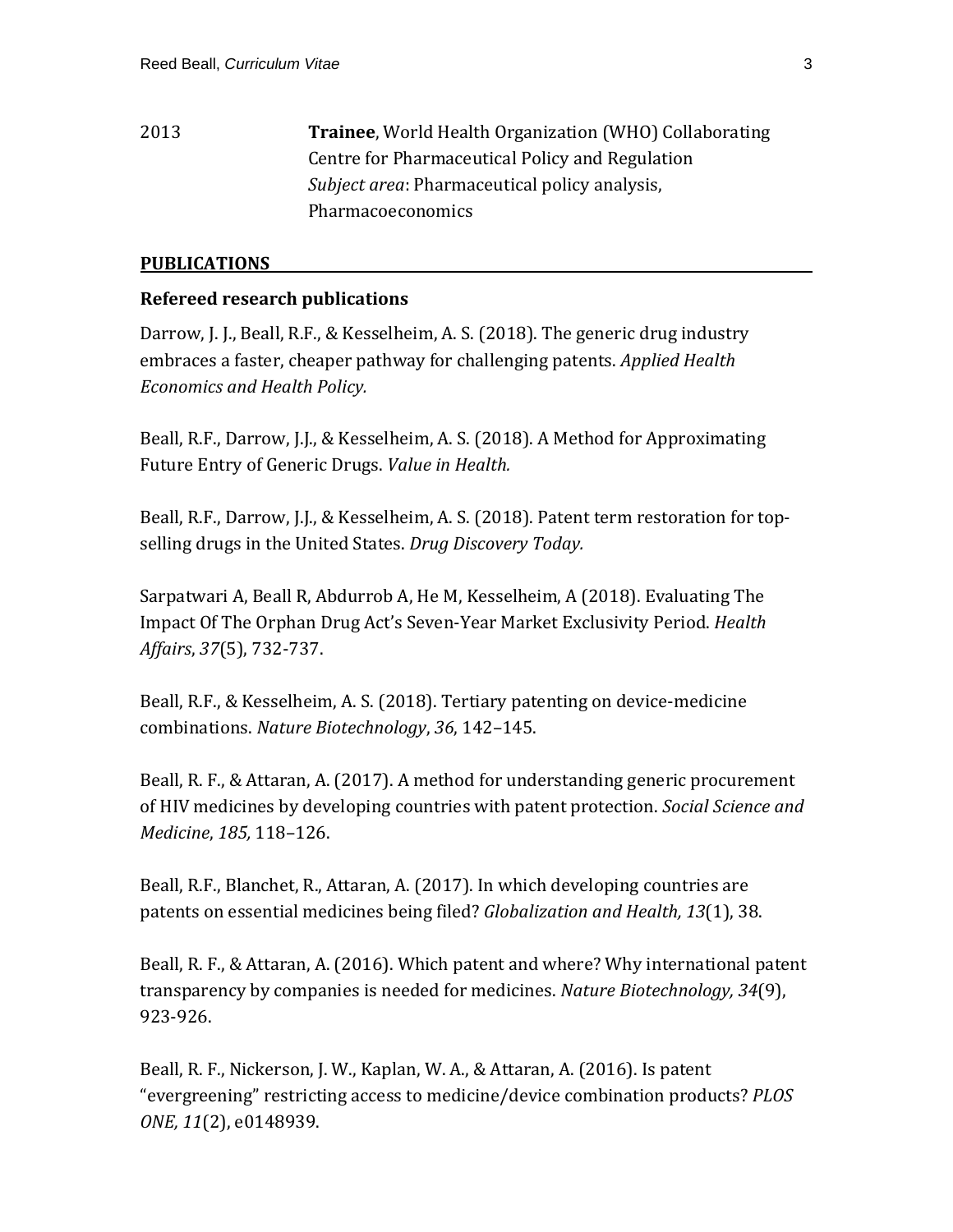Beall, R. F., Schwalm, J. D. R., Huffman, M. D., McCready, T., Yusuf, S., & Attaran, A. (2016). Could patents interfere with the development of a cardiovascular polypill?. *Journal of Translational Medicine, 14*(1), 242.

Kaplan, W. A., & Beall, R. F. (2016). The global intellectual property ecosystem for insulin and its public health implications: an observational study. *Journal of Pharmaceutical Policy and Practice, 10*(1), 3.

Beall, R. F., Kuhn, R., & Attaran, A. (2015). Compulsory licensing often did not produce lower prices for antiretrovirals compared to international procurement. *Health Affairs, 34*(3), 493-501.

Golfam, M., Beall, R., Brehaut, J., Saeed, S., Relton, C., Ashbury, F. D., & Little, J. (2015). Comparing alternative design options for chronic disease prevention interventions. *European Journal of Clinical Investigation, 45*(1), 87-99.

Saeed, S., Golfam, M., Beall, R. F., Ashbury, F. D., Palmer, L. J., & Little, J. (2014). Effectiveness of individual focused interventions to prevent chronic disease. *European Journal of Clinical Investigation, 44*(9), 882-890.

Beall, R. F., Baskerville, N., Golfam, M., Saeed, S., & Little, J. (2014). Modes of delivery in preventive intervention studies: A rapid review. *European Journal of Clinical Investigation, 44*(7), 688-696.

Beall, R. F., Nickerson, J., & Attaran, A. (2014). Pan-Canadian overpricing of medicines: a 6-country study of cost control for generic medicines. *Open Medicine, 8*(4), e130-e135.

Beall, R., & Kuhn, R. (2012). Trends in compulsory licensing of pharmaceuticals since the Doha Declaration: a database analysis. *PLOS Medicine, 9*(1), e1001154.

#### **Book chapters**

Wolfson M., & Beall R. F. (2017). On the determinants of health inequalities – Explorations using the Theoretical Health Inequality Model. In: *Growing Inequality: Bridging Complex Systems, Population Health and Health Disparities.* George A. Kaplan, Ana V. Diez Roux, Carl P. Simon, Sandro Galea (eds). Westphalia Press: Washington, DC. [goo.gl/sYyXqs](http://goo.gl/sYyXqs)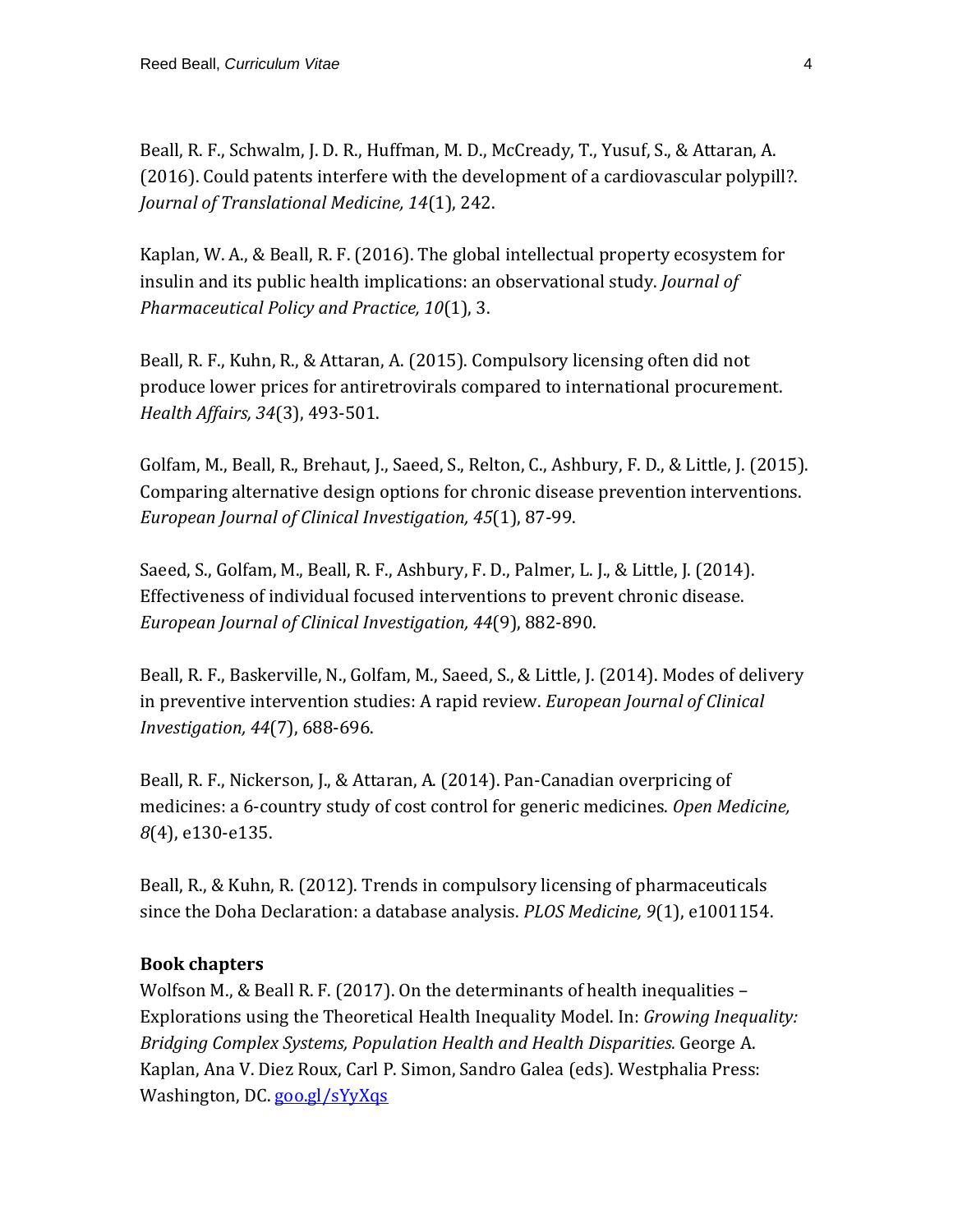Wolfson, M., Gribble, S., & Beall, R.F. (2016). Exploring Contingent Inequalities – Building the Theoretical Health Inequality Model. In *Agent-based Modelling in Population Studies: Concepts, Methods, and Applications.* André Grow and Jan Van Bavel (eds). Springer Series on Demographic Methods and Population Analysis. (pp. 487-513). Springer International Publishing.

#### **Policy reports**

Beall R, Attaran A (2016). (In)accuracy of using US and Canadian patent registers for determining medicines' patent status globally: A call for global patent transparency on essential and lifesaving medicines. *United Nations Secretary-General High-level Panel on Access to Medicines.*

Beall R. F. (2016). A policy brief - Clarifying the debate on IP and access: Patents and the 2013 WHO Model List of Essential Medicines. *World Intellectual Property Organization*, Geneva, 1-4.

Beall R. F., & Attaran A. (2016). Which drugs on the World Health Organization's Model List of Essential Medicines are patented in the developing world and where? A patent landscape study. *World Intellectual Property Organization*, Geneva, 1-64.

Kaplan, W., & Beall, R.F. (2016). Insulin patent profile. *Health Action International*, Amsterdam.

# **Commentaries & letters**

Darrow, J.J., Beall R.F., & Kesselheim, A. S. (2017). Will inter partes review speed US generic drug entry? *Nature Biotechnology, 35*(12):1139-1141.

Houston, A. R., Beall, R. F., & Attaran, A. (2016). Upstream solutions for pricegouging on critical generic medicines. *Journal of Pharmaceutical Policy and Practice, 9*(1), 1.

Attaran, A., Mackey, T., & Beall, R.F. (2016). Lowering the High Cost of Cancer Drugs—III. *Mayo Clinic Proceedings, 91*(3), 399.

Beall, R. F., Attaran, A., & Kuhn, R. (2015). Compulsory Licenses: The Authors Reply. *Health Affairs, 34*(6), 1068-1068.

Attaran, A., & Beall, R. F. (2014). Internet pharmacies: Canada's transnational organized crime. *Health Law in Canada, 34*(4), 93-120.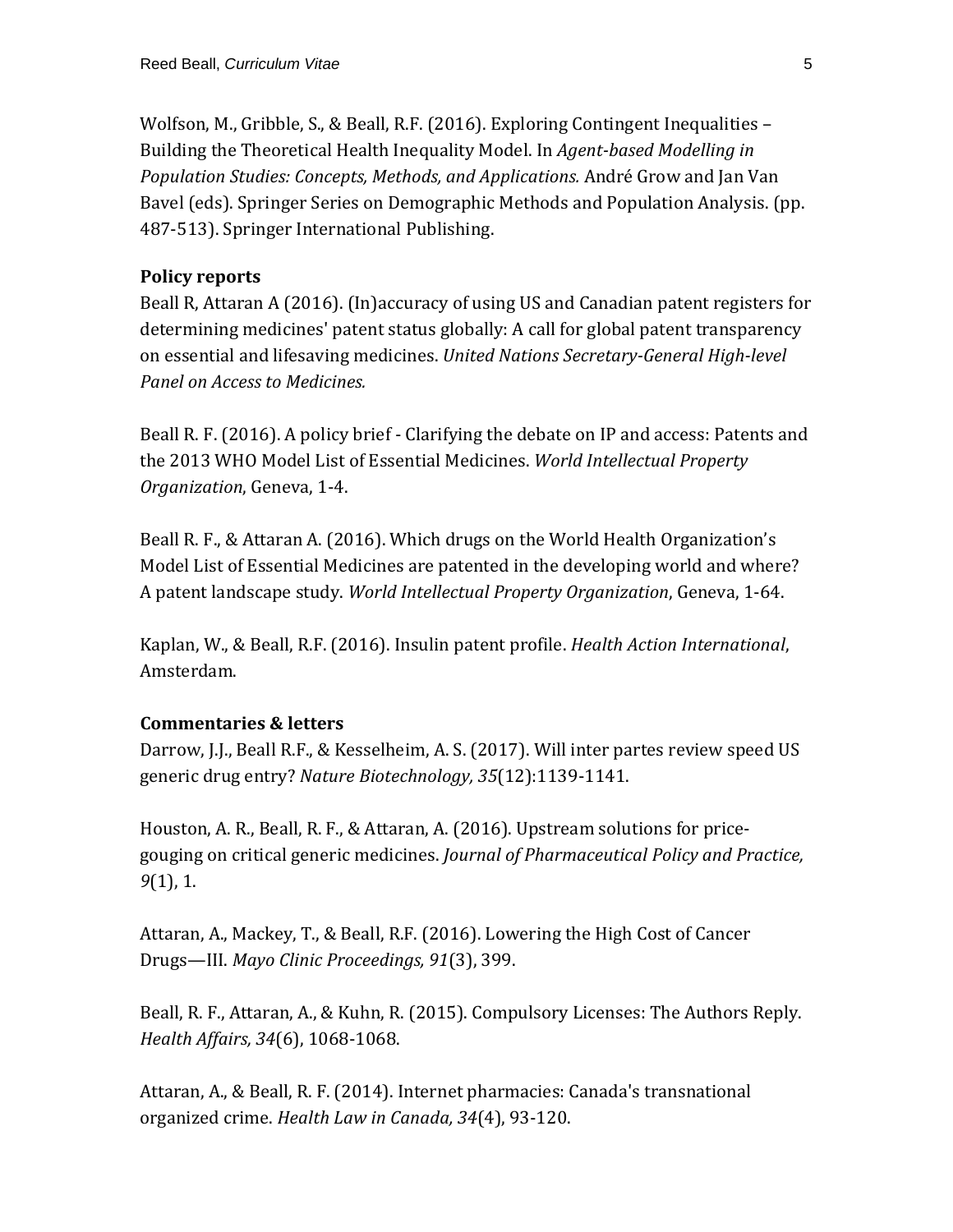Kuhn, R., & Beall, R. F. (2012). The time for pharmaceutical compulsory licensing has expired. *Nature Medicine 18*(8), 1168.

#### **Thesis works**

Beall, R.F. (2017). *What is the international landscape of essential medicine patent protection and how can developing countries' medicine access be accelerated within it?* Doctoral Thesis. Institute of Population Health, University of Ottawa, Canada.

Beall, R.F. (2010). *Trends in International Compulsory Licensing for Pharmaceuticals since the Institution of the TRIPS Agreement.* Master's Thesis. Josef Korbel School of International Studies, Faculty of Social Sciences, University of Denver, Colorado, United States.

#### **INVITED PRESENTATIONS**

Beall R (2018 Apr 12). "Access to medicines, intellectual property, and global development." Oral presentation. Franklin Pierce Center for Intellectual Property, University of New Hampshire School of Law. Concord, United States.

Beall, R. F., & Attaran, A. (2016 Jun 6). "Could patents interfere with the development of a cardiovascular polypill?" Oral presentation (presented by AA). World Heart Federation World Congress of Cardiology & Cardiovascular Health. Mexico City, Mexico.

Beall, R. F. (2016 May 12). "Is patent 'evergreening' restricting access to medicine/device combination products?" Oral presentation. International Health Technology Assessment Annual Meeting 2016. Tokyo, Japan.

Beall, R. F. (2016 May 4). "Population health, access to medicines, & patent transparency." Guest lecture. Program On Regulation, Therapeutics, And Law (PORTAL), Brigham and Women's Hospital / Harvard Medicine School. Boston, United States.

Beall, R. F. (2016 Apr 12). "Global Challenges Seminar on Patents and the WHO Model List of Essential Medicines (18th Edition): Clarifying the Debate on IP and Access." Oral presentation. World Intellectual Property Organization. Geneva, Switzerland.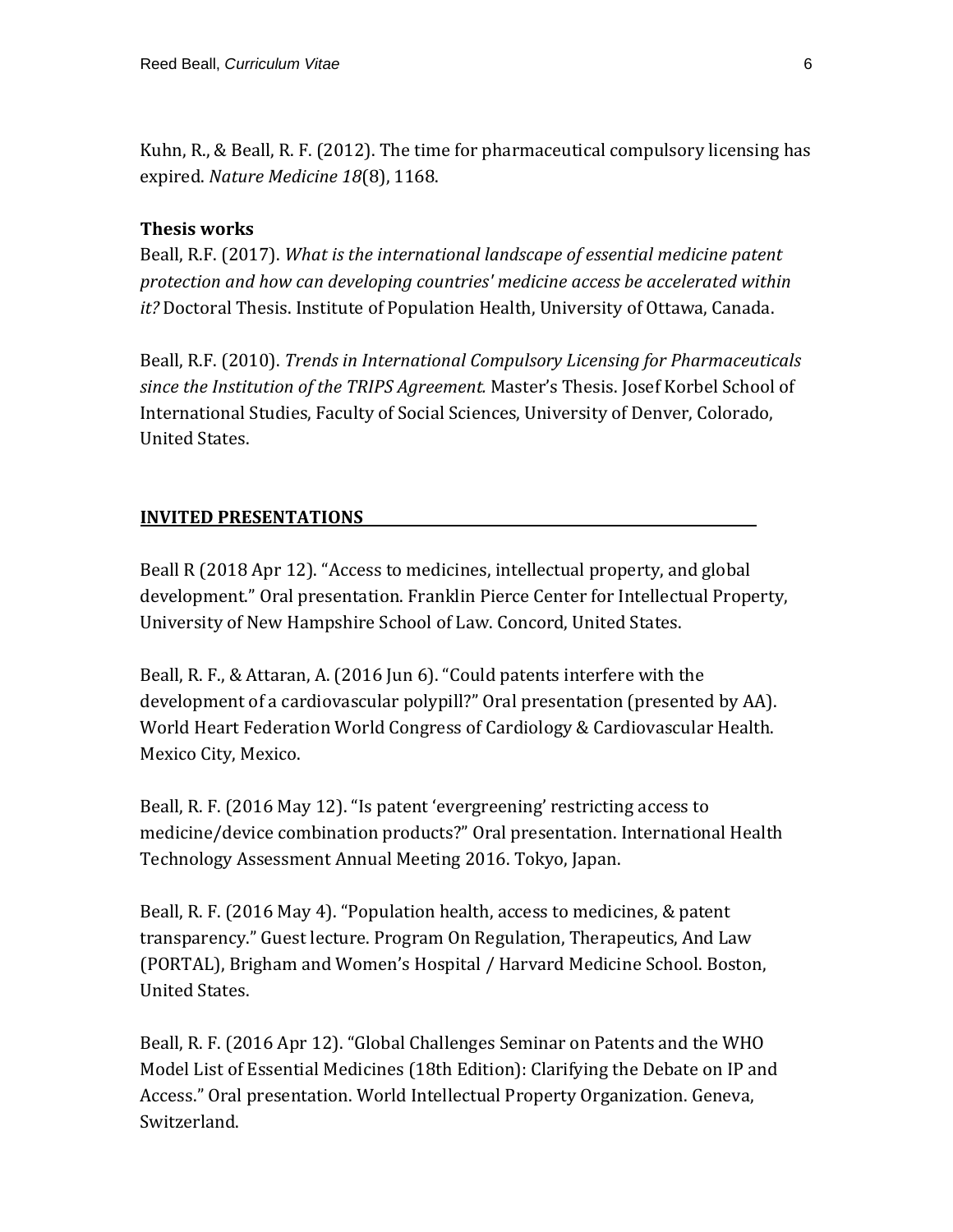Beall, R. F. (2016 Apr 10). "Is patent 'evergreening' restricting access to medicine/device combination products?" Poster presentation. CADTH Symposium. Ottawa, Canada.

Beall, R. F. (2016 Mar 9). "(In)accuracy of using US and Canadian patent registers for determining medicines' patent status globally: A call for global patent transparency on essential and lifesaving medicines." Oral testimony. United Nations Secretary-General's High-Level Panel Hearing on Access to Medicines. London, United Kingdom.

Beall, R. F. (2015 Oct 28). "Linking international medicine procurement data and patent data – What do the data say?" Oral panel presentation. Joint Technical Symposium of the WHO, WIPO and WTO. Geneva, Switzerland.

Beall, R. F. (2015 May 12). "Improving Access to Essential Medicines: Understanding the Trade and Patent Landscape." Guest lecture. Global Health Affairs Program, University of Denver. Denver, United States.

Wolfson, M., & Beall, R. F. (2014 May 30). "On the determinants of health inequalities – Explorations using the Theoretical Health Inequality Model (THIM)." Oral presentation. REVES Network on Health Expectancy. Edinburgh, United Kingdom.

Beall, R. F. (2013 Jan 21). "Modes of Delivery in Preventive Intervention Studies: A Rapid Review." Oral presentation. Population Studies Research Network Intervention Workshop: Cancer Care Ontario. Toronto, Canada.

Beall R (2009 Apr 21). "Trends in International Compulsory Licensing for Pharmaceuticals Since the Institution of the Trade Related Aspects of Intellectual Property Protection." Poster presentation. Unite For Sight 6th Annual Global Health Conference at Yale University. New Haven, United States.

# **Journal editorial boards**

| 2018-current | Medicine Access @ Point of Care, SAGE Journals |  |  |
|--------------|------------------------------------------------|--|--|
|--------------|------------------------------------------------|--|--|

#### **Invited journal peer review**

| 2018        | Research Policy                            |
|-------------|--------------------------------------------|
| 2018        | The Journal of World Intellectual Property |
| 2017 – 2018 | Globalization and Health                   |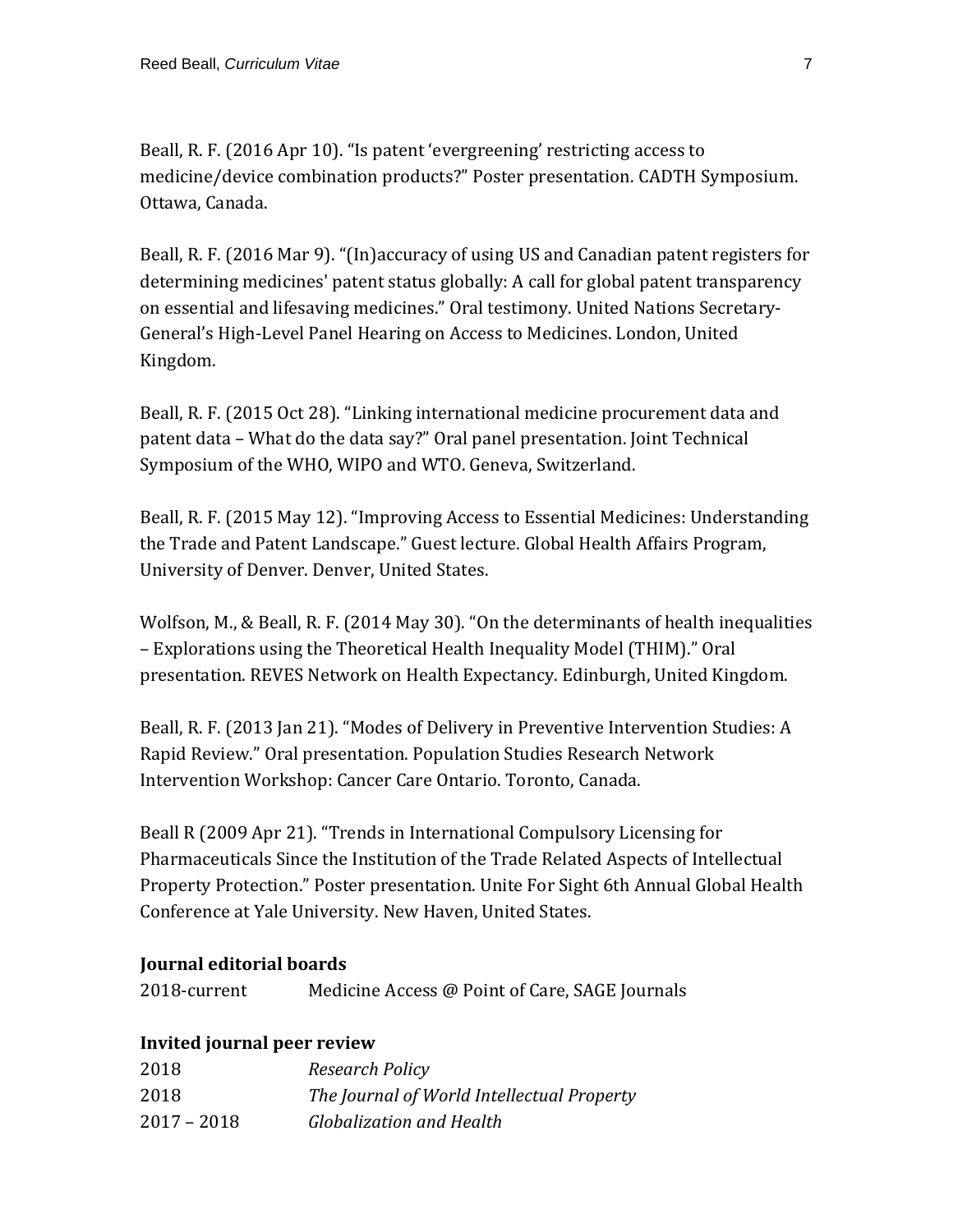| 2017          | Value in Health             |
|---------------|-----------------------------|
| $2014 - 2016$ | Social Science and Medicine |
| 2016          | <b>BMC Public Health</b>    |
| 2016          | Global Public Health        |

#### **EXTERNAL (POST-)GRADUATE RESEARCH FUNDING AWARDS**

| 2017          | Elevate Postdoctoral Research Award (declined)                  |
|---------------|-----------------------------------------------------------------|
|               | Value: \$110,000                                                |
|               | <b>Funder: Mitacs</b>                                           |
|               | Submission title: Operationalizing Ethical, Legal, and Social   |
|               | Implications Evaluations in Health Technology Assessment to     |
|               | Maximize Health and Health Equity                               |
|               | Sponsors: University of Toronto & the Canadian Agency for       |
|               | Drugs and Technologies in Health (CADTH)                        |
| $2016 - 2017$ | Drug Safety and Effectiveness Cross Disciplinary Training       |
|               | (DSECT) Graduate or Postdoctoral Research Stipend               |
|               | Value: \$10,000                                                 |
|               | <b>Funder: Canadian Institutes of Health Research</b>           |
|               | Submission title: Evergreening patents on device-medicine       |
|               | combination products                                            |
|               | Sponsors: McMaster University & University of Ottawa            |
| $2014 - 2016$ | Vanier Doctoral Canada Graduate Scholarship                     |
|               | Value: \$150,000                                                |
|               | <i>Funder:</i> Canadian Institutes of Health Research           |
|               | Submission title: Pharmaceutical Innovation, Drug Access, and   |
|               | International Trade Policy in an Era of Global Population Aging |
|               | Sponsor: University of Ottawa                                   |
| 2013          | Ontario Graduate Scholarship                                    |
|               | Value: \$15,000                                                 |
|               | <b>Funder: Province of Ontario</b>                              |
|               | Submission title: Pharmaceutical Patents and Medicine Access    |
|               | during in an Era of Global Trade and Population Aging           |
|               | Sponsor: University of Ottawa                                   |
|               |                                                                 |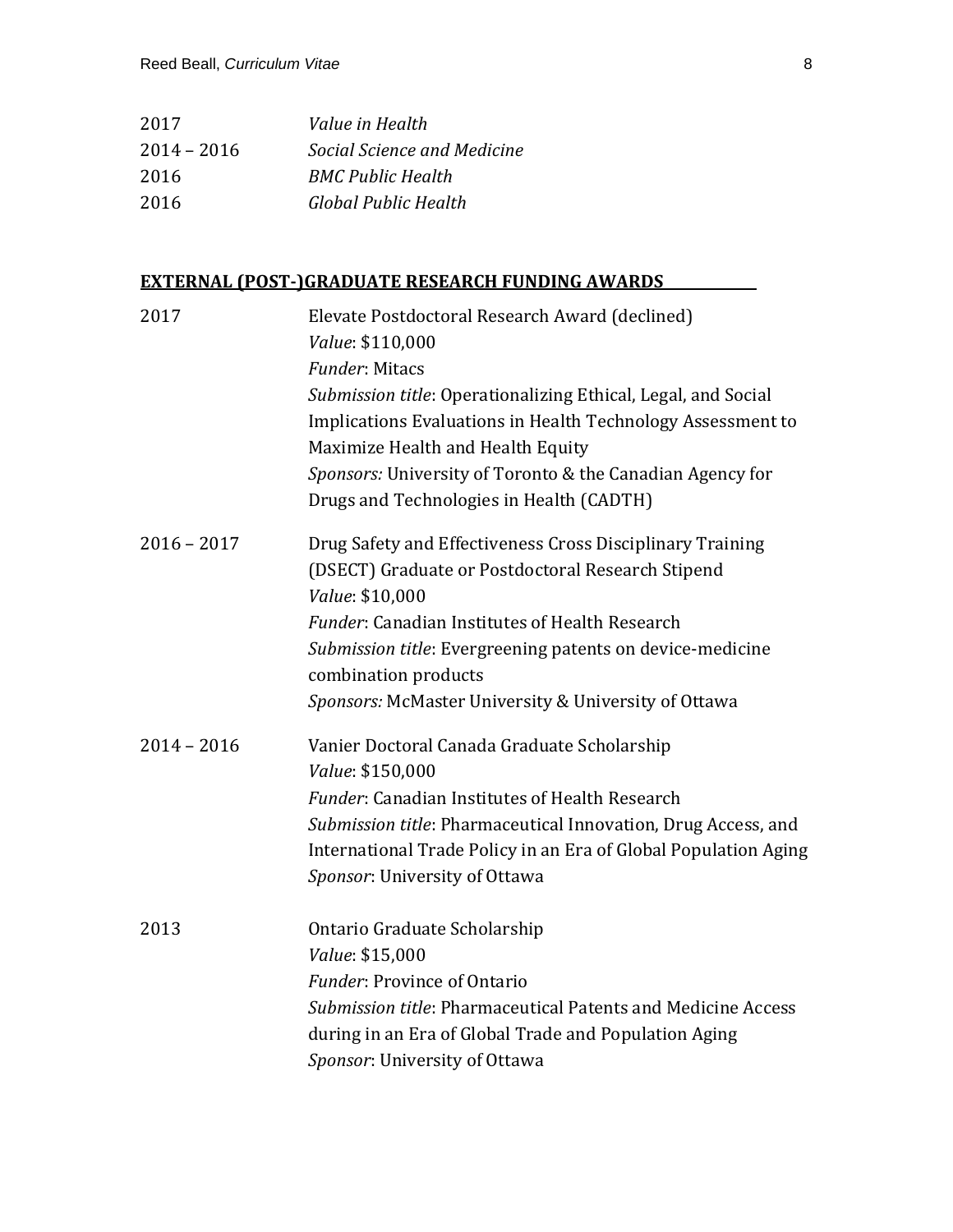# **OTHER ACADEMIC HONORS AND AWARDS**

| Postdoctoral    |                                                                 |
|-----------------|-----------------------------------------------------------------|
| $2017 - 2018$   | Executive member, Brigham and Women's Hospital                  |
|                 | Postdoctoral Association                                        |
| <b>Doctoral</b> |                                                                 |
| 2016            | Nominated by dissertation committee for a prize for best thesis |
| $2013 - 2016$   | Excellence Scholarship, University of Ottawa                    |
| $2012 - 2016$   | Executive Board Member, Population Health Graduate              |
|                 | Students Association, University of Ottawa                      |
| 2016            | Conference Grant, Faculty of Graduate and Postgraduate          |
|                 | Studies, University of Ottawa                                   |
| 2016            | Conference Grant, Population Health Program, Faculty of         |
|                 | Health Sciences, University of Ottawa                           |
| 2015            | Conference Grant, Universities Allied for Essential Medicines   |
| $2014 - 2015$   | Global Health Practicum Grant, Population Health Program,       |
|                 | University of Ottawa                                            |
| 2013            | Field Research Grant, Faculty of Graduate and Postgraduate      |
|                 | Studies, University of Ottawa                                   |
| 2013            | Trudeau Scholarship Nominee, University of Ottawa               |
| 2012            | Admissions Scholarship recipient, University of Ottawa          |
| <b>Masters</b>  |                                                                 |
| 2010            | Best thesis distinction in Global Health Affairs, University of |
|                 | Denver                                                          |
| 2010            | <b>Golden Key Honors Society Nomination</b>                     |
| Undergraduate   |                                                                 |
| 2004            | Graduated with distinction                                      |
| $2003 - 2004$   | Phi Beta Kappa Honors Society                                   |
| $2003 - 2004$   | Phi Sigma Tau Honors Society for Philosophy                     |
| $2001 - 2004$   | Theta Alpha Kappa, National Honors Society for Religious        |
|                 | <b>Studies</b>                                                  |
| $2001 - 2004$   | Dean's List, University of Colorado                             |
| $2001 - 2004$   | National Society for Collegiate Scholars                        |
| 1999 - 2004     | National Dean's List                                            |
| $2002 - 2003$   | Max Kade Foundation Scholarship for International Exchange      |
|                 | (academic year exchange: Universitaet Regensburg, Germany)      |
| $2002 - 2003$   | Richard N. Brown Scholarship                                    |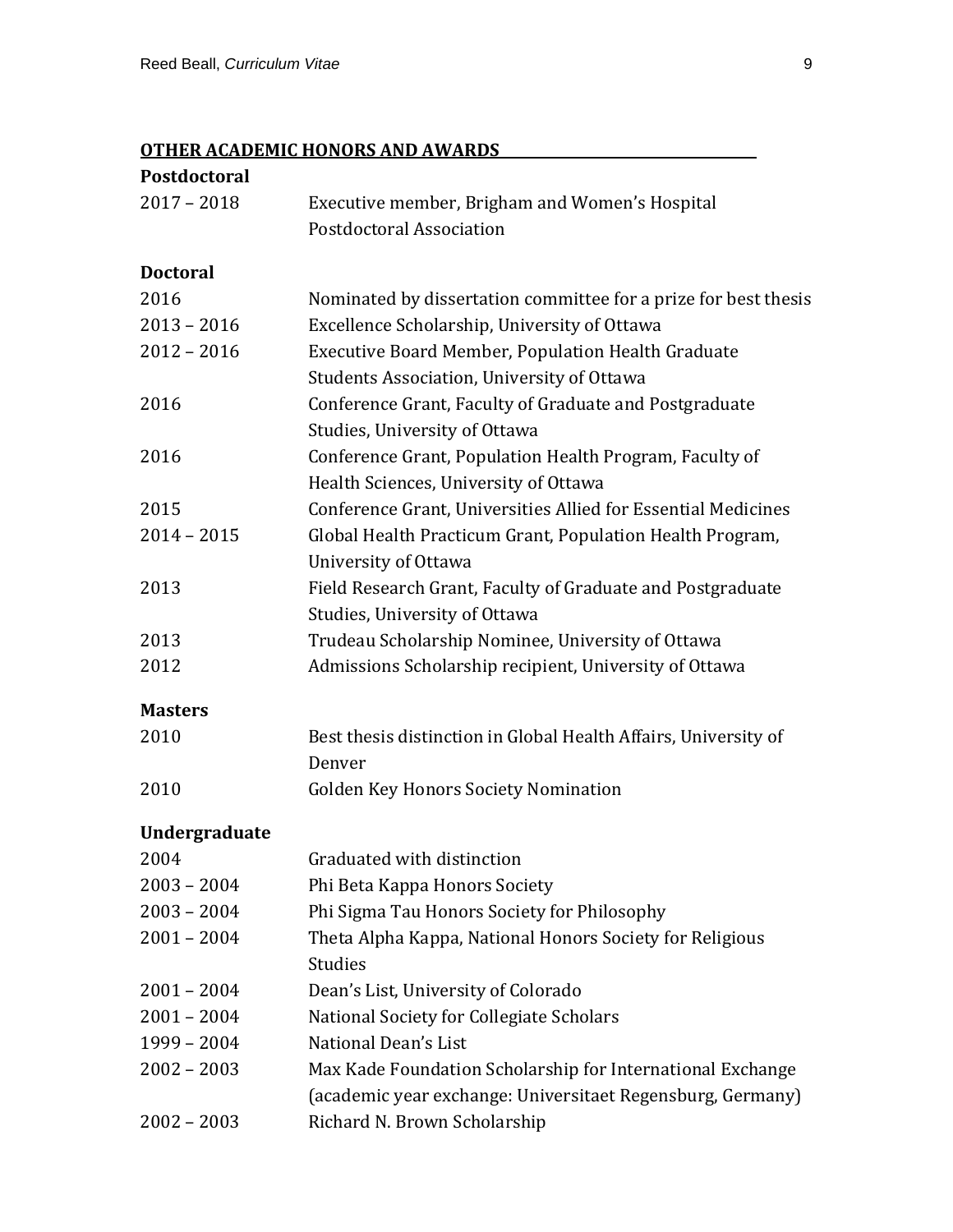| $2002 - 2003$ | Katherine Jacob Lamont Scholarship for Religious Studies |
|---------------|----------------------------------------------------------|
| $2001 - 2002$ | Foundation of Educational Advancement Scholarship        |
| $2001 - 2002$ | Colorado Merit (Cche-ofa) Scholarship                    |
| $2000 - 2001$ | Colorado Community College Scholar Scholarship           |

### **TEACHING AND ADVISING**

#### **Teaching interests**

Population health / social determinants of health; Population health interventions; Health policy; Social epidemiology and health inequalities; Interdisciplinary research; Mixed methods research design; Health Technology Assessment; Health Impact Assessment

# **Teaching experience**

| $2014 - 2015$ | <b>Teaching Assistant, Epidemiology and Community Medicine,</b> |
|---------------|-----------------------------------------------------------------|
|               | Faculty of Medicine, University of Ottawa                       |
|               | <i>Course title</i> : Theoretical social epidemiology (POP8950) |
|               | Supervisor: Michael Wolfson, Canada Research Chair in           |
|               | Population Health Modelling/Populomics                          |
|               |                                                                 |

# **Academic advising and administration experience**

| 2011 – 2013 | <b>Assistant Director, Office of International Education,</b> |
|-------------|---------------------------------------------------------------|
|             | University of Denver (internal promotion)                     |

- 2009 2011 **Program Coordinator**, Study Abroad Programs, University of Denver (internal promotion)
- 2005 2009 **Study Abroad Advisor**, Study Abroad Programs, University of Denver
- 2003 2004 **Study Abroad Peer Advisor**, Study Abroad Programs, University of Colorado at Boulder

#### **OTHER PROFESSIONAL EXPERIENCE IN HEALTHCARE**

| 2004 – 2005 | <b>Employment Consultant, Progressive Job Solutions, Carmel</b> |
|-------------|-----------------------------------------------------------------|
|             | Living Community Centers, Boulder, Colorado                     |
|             |                                                                 |

• Assisted developmentally disabled adults find and maintain community employment